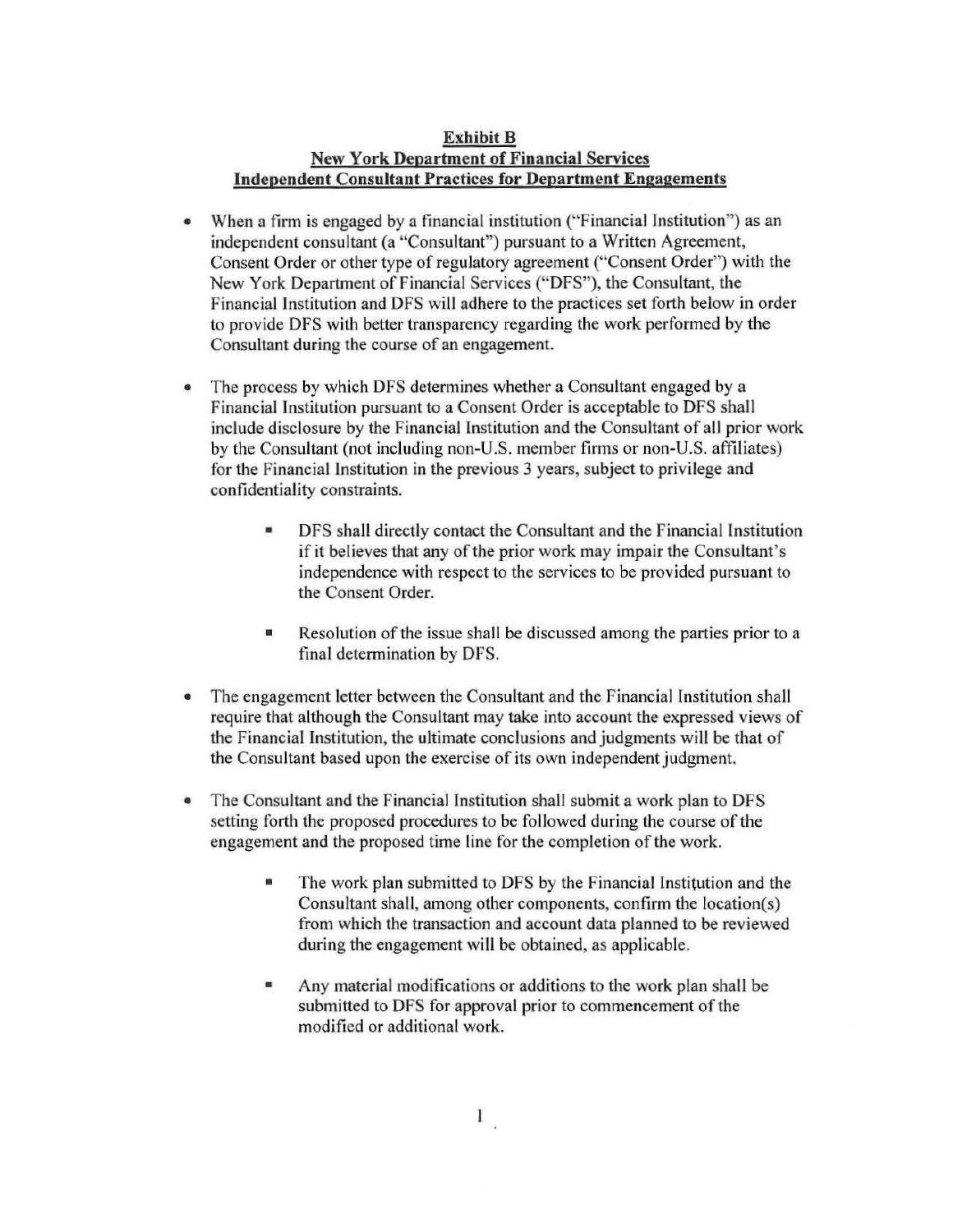- DFS and the Consultant will maintain an open line of communication during the course of the engagement.
	- DFS will identify key personnel at DFS with whom the Consultant will have ongoing contact. The Consultant shall do the same. The Consultant will notify DFS and the Financial Institution in writing should there be a need to make a change in the identity of any key personnel at the Consultant.
	- The Financial Institution will consent that contacts between the Consultant and DFS may occur outside of the presence of the Financial Institution, during which information can be shared, including information regarding difficult or contentious judgments made in the course of the engagement. Such meetings shall take place on a monthly basis unless otherwise agreed among the parties.
- Should a disagreement about a material matter relating to the engagement arise between the Consultant and the Financial Institution during the course of an engagement relating to the work plan, a particular finding by the Consultant, the scope of the review, interpretation of the engagement letter, or the inclusion or exclusion of information from the final report, and the disagreement cannot be resolved through discussions between the Consultant and the Financial Institution, such disagreement shall be brought to the attention of DFS. Such a procedure should be memorialized in the Consent Order.
- The Consultant and Financial Institution shall maintain records of recommendations to the Financial Institution relating to Suspicious Activity Report filings that the Financial Institution did not adopt, and provide such records to DFS at DFS's request. The Financial Institution should consent to provision of such records to DFS in the engagement letter governing the project or such a requirement should be memorialized in the Consent Order.
- The Consent Order shall require that a final report be issued by the Consultant in an engagement. The Consultant may share drafts of the final report with the Financial Institution prior to submission. The Financial Institution shall be required by the Consent Order to disclose to the Consultant who within the Financial Institution has reviewed or commented on drafts of the findings, conclusions and recommendations to be included in the final report. The final report shall contain a listing of all of the personnel from the Financial Institution made known to the Consultant who substantively reviewed or commented on drafts of the findings, conclusions and recommendations to be included in the final report.
- The Consultant shall have in place policies and procedures designed specifically to maintain the confidentiality of bank supervisory material, which would provide, among other things, that such material would not be shared with anyone